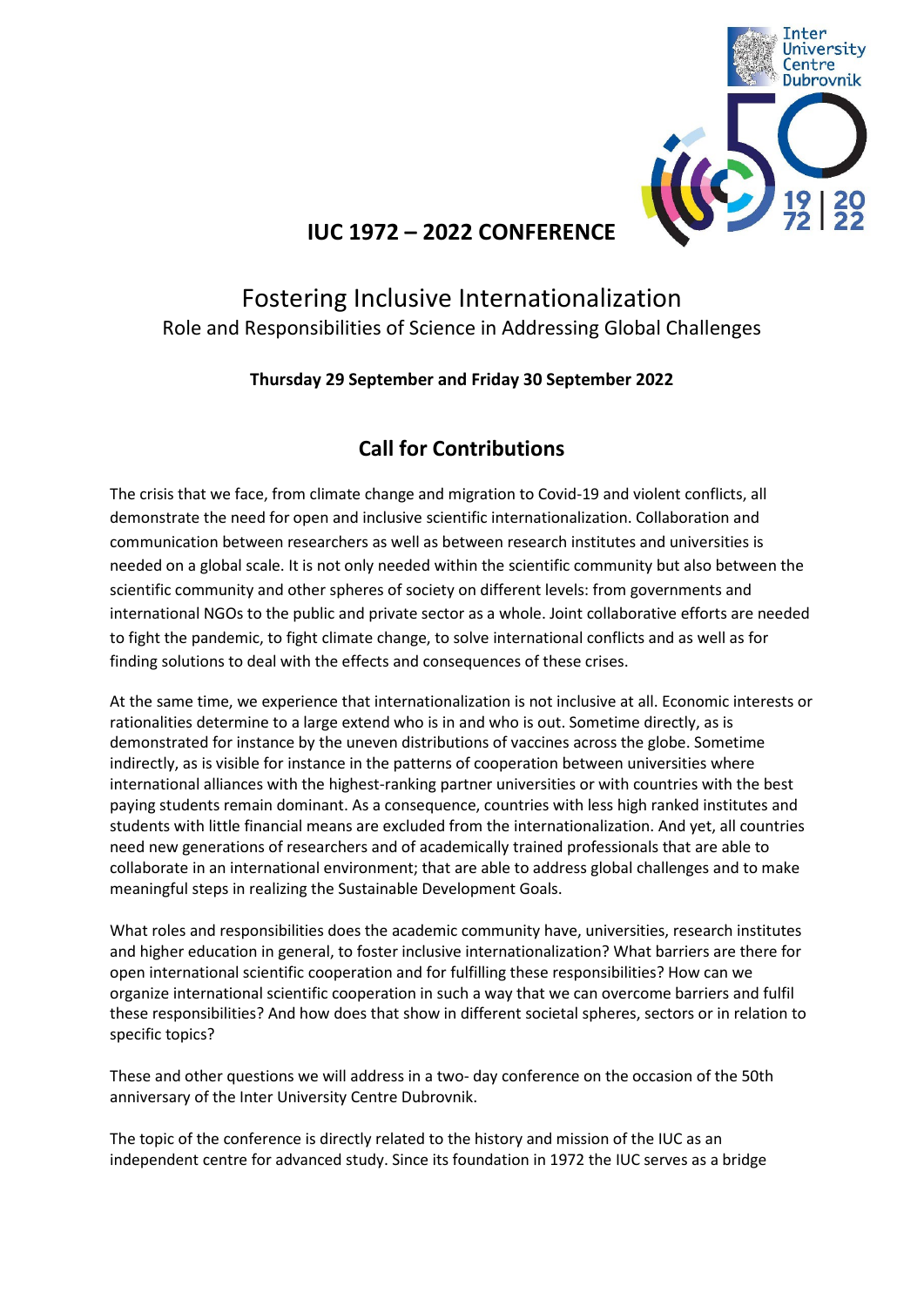between regions within Europe and between the European region and the world by connecting scientific communities and connecting communities through science.

#### **Topics**

At the conference -in keynotes, seminars, presentations and discussions- we will look at

- the characteristics of (scientific or academic) international cooperation in different regions, countries, spheres of society and in relation to specific -global- societal challenges;
- the inclusivity or the lack thereof in scientific internationalization and its consequences:
- the impact of crisis on scientific internationalization, with specific attention on the Covid19 pandemic, and on opportunities for addressing global challenges and sustainable development;
- solutions and strategies for making international scientific cooperation more inclusive, including the -future- roles and responsibilities of higher education and academic institutions in general.

For the seminar sessions we are looking for both analytical and research-oriented contributions and papers from a variety of disciplines as well as for ideas and innovations in inclusive international scientific cooperation on topics such as, but not exclusively,

- digital communication and inclusive international scientific cooperation (iisc)
- iisc through innovative practices in higher education
- the need for reconnecting after the Pandemic
- challenges for iisc resulting from the Covid-19 crisis.
- human rights and iisc
- poverty and iisc
- inequality and iisc
- climate change and iisc
- et cetera

#### **Participants and contributions**

Inclusive international scientific cooperation and its relation to -global- societal challenges is a relevant topic for researchers, teachers, as well as (university) administrators, policy makers, representatives of international scientific networks and societal partners. In discussing this subject, it is relevant to connect the academic domain with other stakeholders in society. Consequently, we are looking for three categories of contributions:

- 1. Presentation on *research* including conceptual or empirical work, on the topics of the conference;
- 2. Presentations on experiences with *innovative practices* of inclusive international scientific cooperation;
- 3. Presentations on *innovative strategies and policies* to enhance inclusive international scientific cooperation.

We are inviting all groups of professionals within this domain to send in abstracts for contributions. On the basis of the abstracts, we will organize the seminar sessions for the conference.

#### **Practical information**

#### Abstracts

Abstracts should not be more than 500 words and submitted by 30<sup>th</sup> April 2022 latest.

Please submit your abstract using the online form below. The abstracts will be reviewed by the IUC conference committee: Prof. Sigmund Grønmo, Prof. Wieger Bakker, Prof. Kirstin Drenkhahn, Prof. Lee Kendall Metcalf, Dr. Nebojša Blanuša, Nada Bruer MA. Confirmation of **acceptance** will be communicated not later than 10<sup>th</sup> May.